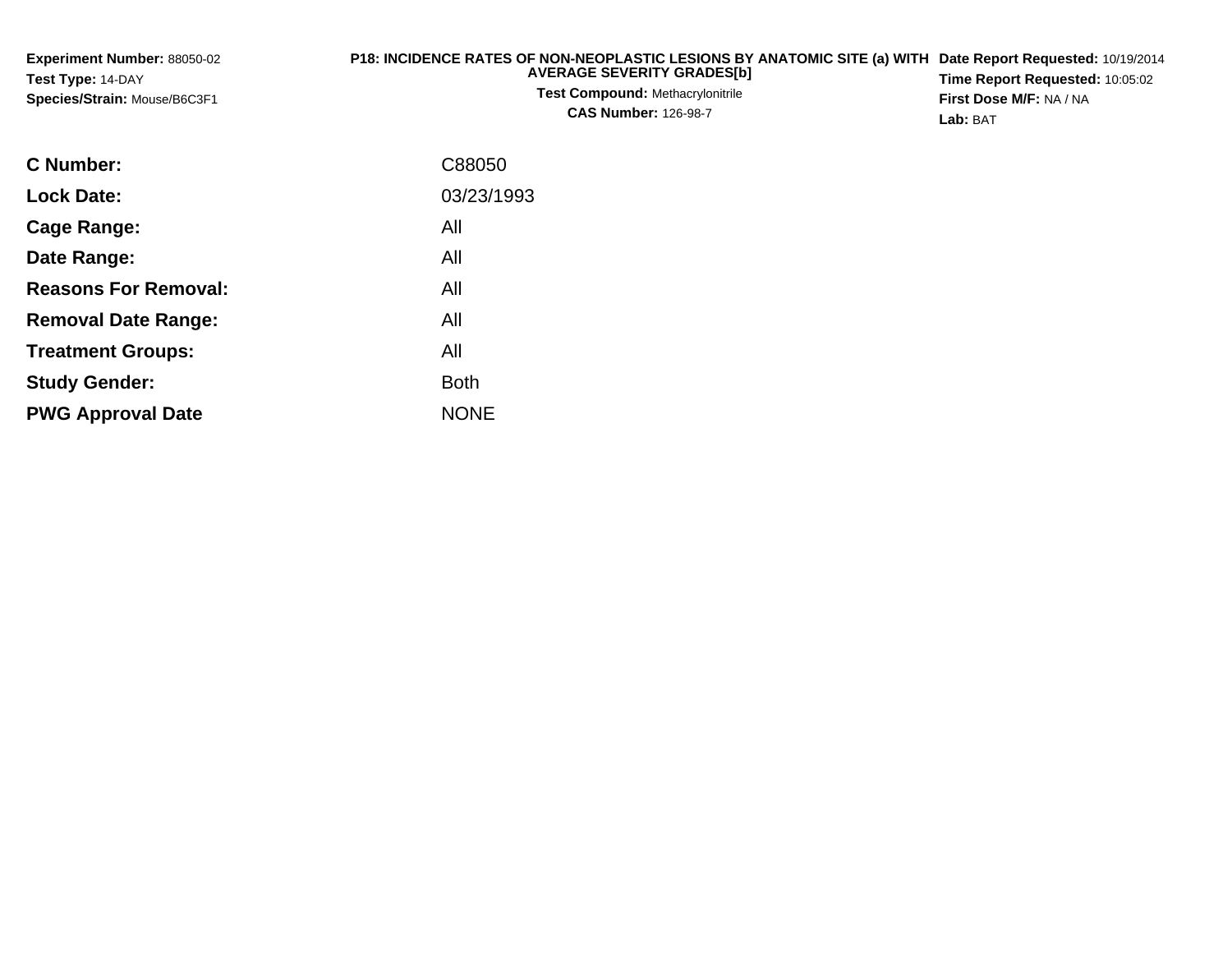| Experiment Number: 88050-02<br>Test Type: 14-DAY<br>Species/Strain: Mouse/B6C3F1 | P18: INCIDENCE RATES OF NON-NEOPLASTIC LESIONS BY ANATOMIC SITE (a) WITH Date Report Requested: 10/19/2014<br><b>AVERAGE SEVERITY GRADES[b]</b><br>Test Compound: Methacrylonitrile<br><b>CAS Number: 126-98-7</b> |                 |                 |         | Time Report Requested: 10:05:02<br>First Dose M/F: NA / NA<br>Lab: BAT |             |
|----------------------------------------------------------------------------------|--------------------------------------------------------------------------------------------------------------------------------------------------------------------------------------------------------------------|-----------------|-----------------|---------|------------------------------------------------------------------------|-------------|
| <b>B6C3F1 Mouse MALE</b>                                                         | $0$ G/L                                                                                                                                                                                                            | $0.15$ G/L      | 0.3 G/L         | 0.6 G/L | $1.2$ G/L                                                              | 2.4 G/L     |
| <b>Disposition Summary</b>                                                       |                                                                                                                                                                                                                    |                 |                 |         |                                                                        |             |
| <b>Animals Initially In Study</b><br><b>Early Deaths</b>                         | 5                                                                                                                                                                                                                  | $5\phantom{.0}$ | 5               | 5       | 5                                                                      | 5           |
| <b>Moribund Sacrifice</b><br><b>Natural Death</b><br><b>Survivors</b>            |                                                                                                                                                                                                                    | $\mathbf 1$     |                 |         | 1                                                                      | $\mathbf 1$ |
| <b>Terminal Sacrifice</b><br><b>Animals Examined Microscopically</b>             | 5<br>5                                                                                                                                                                                                             |                 | $5\phantom{.0}$ | 5       |                                                                        | 4<br>5      |
| <b>ALIMENTARY SYSTEM</b>                                                         |                                                                                                                                                                                                                    |                 |                 |         |                                                                        |             |
| Intestine Small, Duodenum                                                        | (5)                                                                                                                                                                                                                | (1)             | (0)             | (0)     | (1)                                                                    | (5)         |
| Liver                                                                            | (5)                                                                                                                                                                                                                | (1)             | (0)             | (0)     | (1)                                                                    | (5)         |
| Stomach, Forestomach                                                             | (5)                                                                                                                                                                                                                | (1)             | (0)             | (0)     | (1)                                                                    | (5)         |
| Stomach, Glandular                                                               | (5)                                                                                                                                                                                                                | (1)             | (0)             | (0)     | (1)                                                                    | (5)         |
| CARDIOVASCULAR SYSTEM<br>None                                                    |                                                                                                                                                                                                                    |                 |                 |         |                                                                        |             |
| <b>ENDOCRINE SYSTEM</b>                                                          |                                                                                                                                                                                                                    |                 |                 |         |                                                                        |             |
| <b>Adrenal Cortex</b>                                                            | (5)                                                                                                                                                                                                                | (1)             | (0)             | (0)     | (1)                                                                    | (5)         |
| Adrenal Medulla                                                                  | (5)                                                                                                                                                                                                                | (1)             | (0)             | (0)     | (1)                                                                    | (5)         |
| <b>GENERAL BODY SYSTEM</b><br>None                                               |                                                                                                                                                                                                                    |                 |                 |         |                                                                        |             |
| <b>GENITAL SYSTEM</b><br>None                                                    |                                                                                                                                                                                                                    |                 |                 |         |                                                                        |             |
| <b>HEMATOPOIETIC SYSTEM</b>                                                      |                                                                                                                                                                                                                    |                 |                 |         |                                                                        |             |
| Spleen                                                                           | (5)                                                                                                                                                                                                                | (1)             | (0)             | (0)     | (1)                                                                    | (5)         |
| Thymus                                                                           | (5)                                                                                                                                                                                                                | (1)             | (0)             | (0)     | (1)                                                                    | (5)         |

INTEGUMENTARY SYSTEM

a - Number of animals examined microscopically at site and number of animals with lesion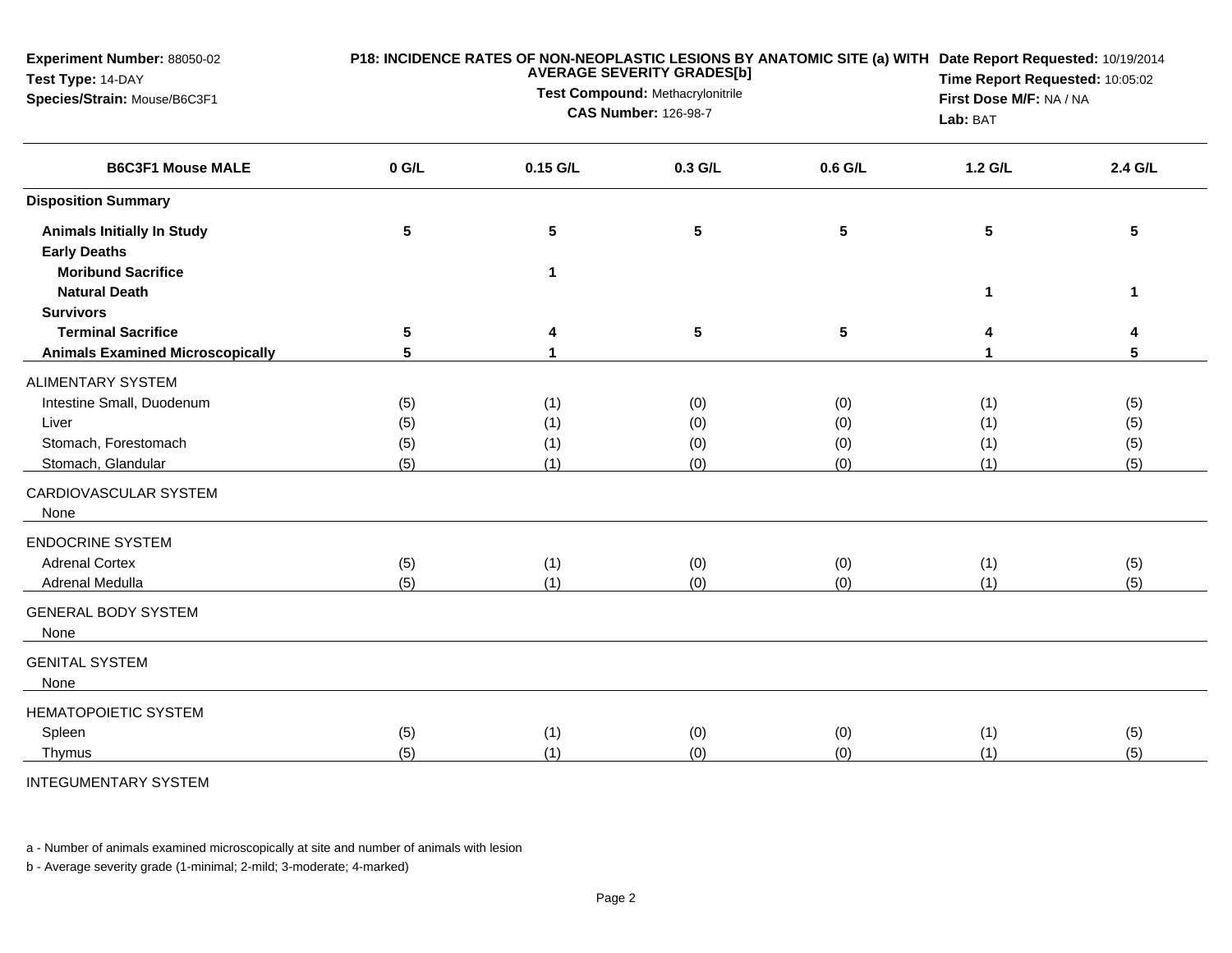| Experiment Number: 88050-02<br>Test Type: 14-DAY<br>Species/Strain: Mouse/B6C3F1 | P18: INCIDENCE RATES OF NON-NEOPLASTIC LESIONS BY ANATOMIC SITE (a) WITH<br><b>AVERAGE SEVERITY GRADES[b]</b><br>Test Compound: Methacrylonitrile<br><b>CAS Number: 126-98-7</b> |            |           |           | Date Report Requested: 10/19/2014<br>Time Report Requested: 10:05:02<br>First Dose M/F: NA / NA<br>Lab: BAT |         |  |
|----------------------------------------------------------------------------------|----------------------------------------------------------------------------------------------------------------------------------------------------------------------------------|------------|-----------|-----------|-------------------------------------------------------------------------------------------------------------|---------|--|
| <b>B6C3F1 Mouse MALE</b>                                                         | $0$ G/L                                                                                                                                                                          | $0.15$ G/L | $0.3$ G/L | $0.6$ G/L | 1.2 G/L                                                                                                     | 2.4 G/L |  |
| None                                                                             |                                                                                                                                                                                  |            |           |           |                                                                                                             |         |  |
| MUSCULOSKELETAL SYSTEM<br>None                                                   |                                                                                                                                                                                  |            |           |           |                                                                                                             |         |  |
| NERVOUS SYSTEM                                                                   |                                                                                                                                                                                  |            |           |           |                                                                                                             |         |  |
| <b>Brain</b>                                                                     | (5)                                                                                                                                                                              | (1)        | (0)       | (0)       | (1)                                                                                                         | (5)     |  |
| <b>Peripheral Nerve</b>                                                          | (5)                                                                                                                                                                              | (1)        | (0)       | (0)       | (1)                                                                                                         | (5)     |  |
| Spinal Cord                                                                      | (5)                                                                                                                                                                              | (1)        | (0)       | (0)       | (1)                                                                                                         | (5)     |  |
| <b>RESPIRATORY SYSTEM</b>                                                        |                                                                                                                                                                                  |            |           |           |                                                                                                             |         |  |
| Lung                                                                             | (5)                                                                                                                                                                              | (1)        | (0)       | (0)       | (1)                                                                                                         | (5)     |  |
| SPECIAL SENSES SYSTEM<br>None                                                    |                                                                                                                                                                                  |            |           |           |                                                                                                             |         |  |
| URINARY SYSTEM                                                                   |                                                                                                                                                                                  |            |           |           |                                                                                                             |         |  |
| Kidney                                                                           | (5)                                                                                                                                                                              | (1)        | (0)       | (0)       | (1)                                                                                                         | (5)     |  |

\*\*\*END OF MALE DATA\*\*\*

a - Number of animals examined microscopically at site and number of animals with lesion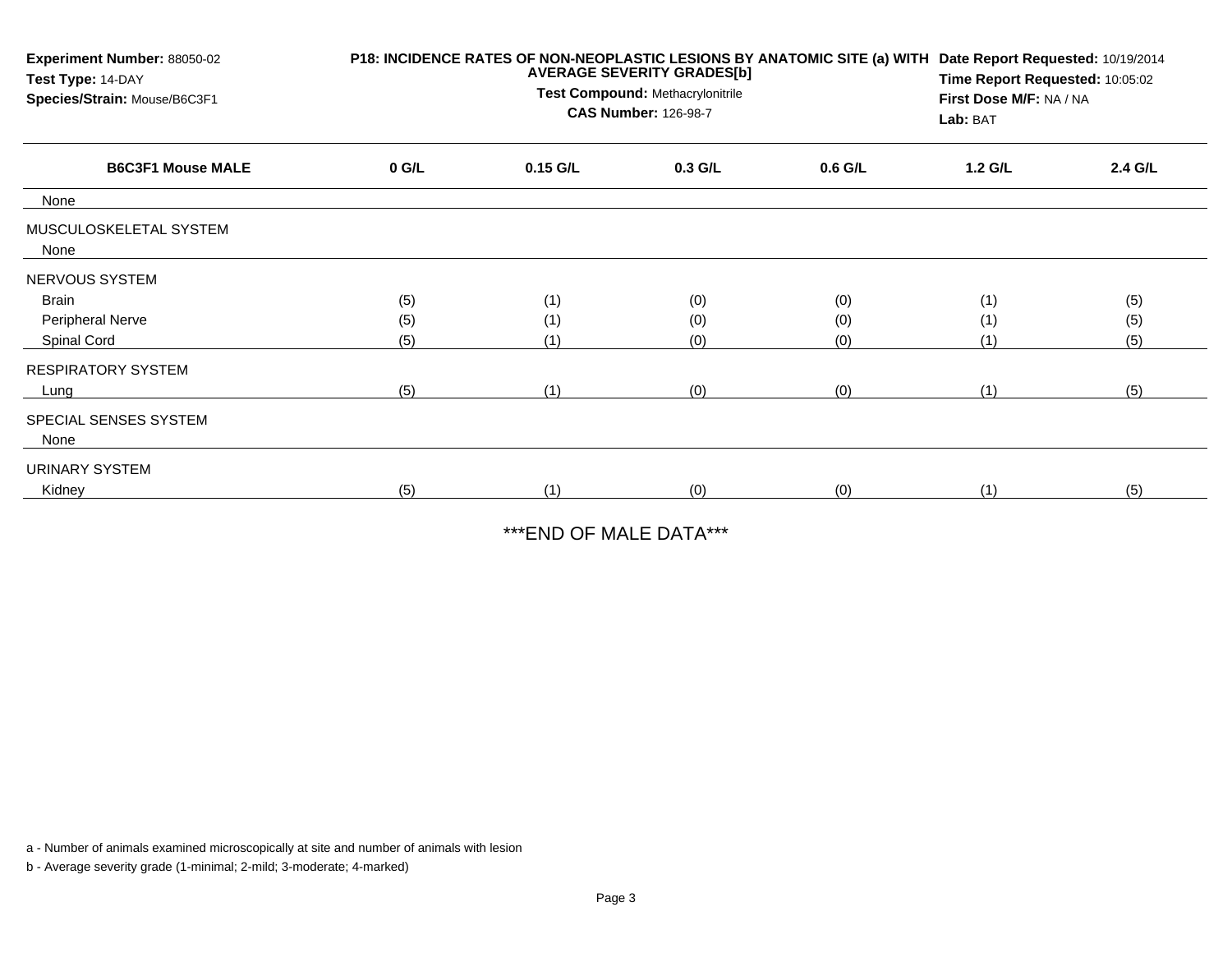| Experiment Number: 88050-02<br>Test Type: 14-DAY           |           |                                     | <b>AVERAGE SEVERITY GRADES[b]</b><br>Test Compound: Methacrylonitrile |                 | P18: INCIDENCE RATES OF NON-NEOPLASTIC LESIONS BY ANATOMIC SITE (a) WITH Date Report Requested: 10/19/2014<br>Time Report Requested: 10:05:02 |         |  |  |
|------------------------------------------------------------|-----------|-------------------------------------|-----------------------------------------------------------------------|-----------------|-----------------------------------------------------------------------------------------------------------------------------------------------|---------|--|--|
| Species/Strain: Mouse/B6C3F1<br><b>B6C3F1 Mouse FEMALE</b> |           | First Dose M/F: NA / NA<br>Lab: BAT |                                                                       |                 |                                                                                                                                               |         |  |  |
|                                                            | $0$ G/L   | 0.15 G/L                            | 0.3 G/L                                                               | 0.6 G/L         | 1.2 G/L                                                                                                                                       | 2.4 G/L |  |  |
| <b>Disposition Summary</b>                                 |           |                                     |                                                                       |                 |                                                                                                                                               |         |  |  |
| <b>Animals Initially In Study</b>                          | ${\bf 5}$ | ${\bf 5}$                           | ${\bf 5}$                                                             | $5\phantom{.0}$ | 5                                                                                                                                             | 5       |  |  |
| <b>Early Deaths</b><br><b>Natural Death</b>                |           |                                     |                                                                       |                 | 5                                                                                                                                             | 4       |  |  |
| <b>Survivors</b>                                           |           |                                     |                                                                       |                 |                                                                                                                                               |         |  |  |
| <b>Terminal Sacrifice</b>                                  | 5         | $5\phantom{.0}$                     | ${\bf 5}$                                                             | 5               |                                                                                                                                               | 1       |  |  |
| <b>Animals Examined Microscopically</b>                    | 5         |                                     |                                                                       | 5               | 5                                                                                                                                             | 5       |  |  |
| ALIMENTARY SYSTEM                                          |           |                                     |                                                                       |                 |                                                                                                                                               |         |  |  |
| Intestine Small, Duodenum                                  | (5)       | (0)                                 | (0)                                                                   | (5)             | (5)                                                                                                                                           | (5)     |  |  |
| Liver                                                      | (5)       | (0)                                 | (0)                                                                   | (5)             | (5)                                                                                                                                           | (5)     |  |  |
| Stomach, Forestomach                                       | (5)       | (0)                                 | (0)                                                                   | (5)             | (5)                                                                                                                                           | (5)     |  |  |
| Stomach, Glandular                                         | (5)       | (0)                                 | (0)                                                                   | (5)             | (5)                                                                                                                                           | (5)     |  |  |
| CARDIOVASCULAR SYSTEM<br>None                              |           |                                     |                                                                       |                 |                                                                                                                                               |         |  |  |
| <b>ENDOCRINE SYSTEM</b>                                    |           |                                     |                                                                       |                 |                                                                                                                                               |         |  |  |
| <b>Adrenal Cortex</b>                                      | (5)       | (0)                                 | (0)                                                                   | (5)             | (5)                                                                                                                                           | (5)     |  |  |
| Adrenal Medulla                                            | (5)       | (0)                                 | (0)                                                                   | (5)             | (5)                                                                                                                                           | (5)     |  |  |
| <b>GENERAL BODY SYSTEM</b><br>None                         |           |                                     |                                                                       |                 |                                                                                                                                               |         |  |  |
| <b>GENITAL SYSTEM</b><br>None                              |           |                                     |                                                                       |                 |                                                                                                                                               |         |  |  |
| HEMATOPOIETIC SYSTEM                                       |           |                                     |                                                                       |                 |                                                                                                                                               |         |  |  |
| Spleen                                                     | (5)       | (0)                                 | (0)                                                                   | (5)             | (5)                                                                                                                                           | (5)     |  |  |
| Thymus                                                     | (5)       | (0)                                 | (0)                                                                   | (5)             | (5)                                                                                                                                           | (5)     |  |  |
| <b>INTEGUMENTARY SYSTEM</b>                                |           |                                     |                                                                       |                 |                                                                                                                                               |         |  |  |

None

a - Number of animals examined microscopically at site and number of animals with lesion